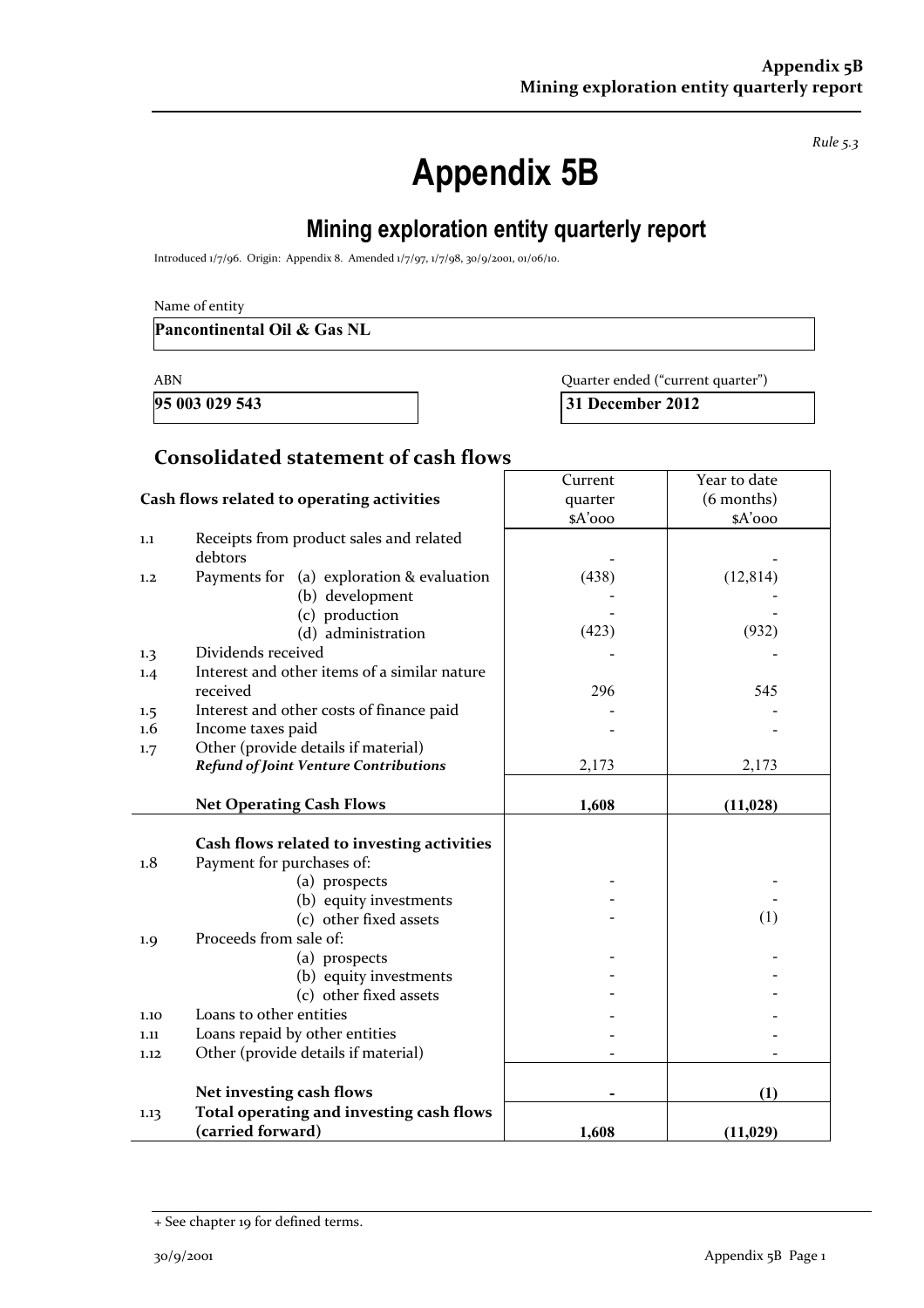| 1.13 | Total operating and investing cash flows      |        |           |
|------|-----------------------------------------------|--------|-----------|
|      | (brought forward)                             | 1,608  | (11, 029) |
|      |                                               |        |           |
|      | Cash flows related to financing activities    |        |           |
| 1.14 | Proceeds from issues of shares, options, etc. | 132    | 4,560     |
| 1.15 | Proceeds from sale of forfeited shares        |        |           |
| 1.16 | Proceeds from borrowings                      |        |           |
| 1.17 | Repayment of borrowings                       |        |           |
| 1.18 | Dividends paid                                |        |           |
| 1.19 | Other (provide details if material)           | (2)    | (293)     |
|      | Net financing cash flows                      | 130    | 4,267     |
|      | Net increase (decrease) in cash held          | 1,738  | (6,762)   |
| 1.20 | Cash at beginning of quarter/year to date     | 39,222 | 47,722    |
| 1.21 | Exchange rate adjustments to item 1.20        |        | 3         |
| 1.22 | Cash at end of quarter                        | 40,963 | 40,963    |

**Payments to directors of the entity and associates of the directors Payments to related entities of the entity and associates of the related entities**

| quarter<br>$A'$ ooo<br>Aggregate amount of payments to the parties included in item 1.2<br>1.23<br>266<br>Aggregate amount of loans to the parties included in item 1.10<br>1.24 |  | Current |
|----------------------------------------------------------------------------------------------------------------------------------------------------------------------------------|--|---------|
|                                                                                                                                                                                  |  |         |
|                                                                                                                                                                                  |  |         |
|                                                                                                                                                                                  |  |         |
|                                                                                                                                                                                  |  |         |
|                                                                                                                                                                                  |  |         |
|                                                                                                                                                                                  |  | Nil     |

| 1,25 | Explanation necessary for an understanding of the transactions                   |     |  |  |
|------|----------------------------------------------------------------------------------|-----|--|--|
|      | Payments to directors and companies associated with directors as per 1.23 above: |     |  |  |
|      | Technical consulting fees                                                        | 163 |  |  |
|      | Directors' fees                                                                  | 28  |  |  |
|      | Administration, accounting $&$ secretarial                                       | 75  |  |  |
|      |                                                                                  |     |  |  |
|      |                                                                                  |     |  |  |

#### **Non‐cash financing and investing activities**

2.1 Details of financing and investing transactions which have had a material effect on consolidated assets and liabilities but did not involve cash flows

and the property N/A

2.2 Details of outlays made by other entities to establish or increase their share in projects in which the reporting entity has an interest

and the property N/A

<sup>+</sup> See chapter 19 for defined terms.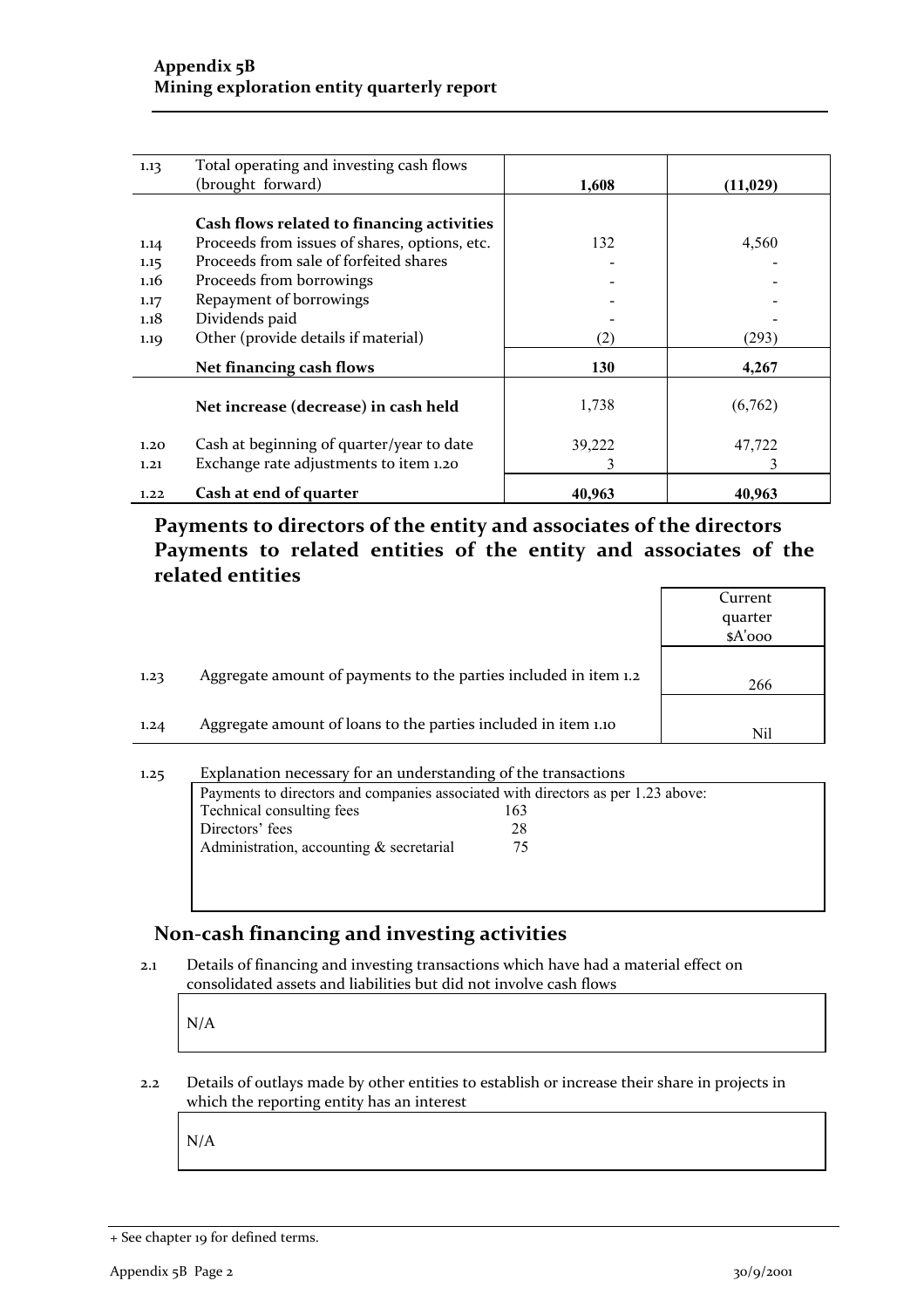٦

#### **Financing facilities available**

*Add notes as necessary for an understanding of the position.*

|     |                             | Amount available<br>$A'$ 000 | Amount used<br>$A'$ ooo |
|-----|-----------------------------|------------------------------|-------------------------|
| 3.1 | Loan facilities             | Nil                          | Nil                     |
| 3.2 | Credit standby arrangements | Nil                          | Nil                     |

### **Estimated cash outflows for next quarter**

|     |                            | $A'$ 000 |
|-----|----------------------------|----------|
| 4.1 | Exploration and evaluation | 6,805    |
| 4.2 | Development                |          |
| 4.3 | Production                 |          |
| 4.4 | Administration             | 565      |
|     | <b>Total</b>               | 7,370    |
|     |                            |          |

## **Reconciliation of cash**

| Reconciliation of cash at the end of the quarter (as<br>shown in the consolidated statement of cash flows)<br>to the related items in the accounts is as follows. | Current<br>quarter<br>$A'$ ooo | Previous<br>quarter<br>$A'$ 000 |
|-------------------------------------------------------------------------------------------------------------------------------------------------------------------|--------------------------------|---------------------------------|
| Cash on hand and at bank<br>5.1                                                                                                                                   | 233                            | 192                             |
| Deposits at call<br>5.2                                                                                                                                           | 38,442                         | 36,742                          |
| Bank overdraft<br>5.3                                                                                                                                             |                                |                                 |
| Other - Security deposits<br>5.4                                                                                                                                  | 2,288                          | 2,288                           |
| Total: cash at end of quarter (item 1.22)                                                                                                                         | 40,963                         | 39,222                          |

#### **Changes in interests in mining tenements**

|     |                                                                        | <b>Tenement</b><br>reference | Nature of interest<br>(note (2)) | Interest at<br>beginning<br>of quarter | Interest at<br>end of<br>quarter |
|-----|------------------------------------------------------------------------|------------------------------|----------------------------------|----------------------------------------|----------------------------------|
| 6.1 | Interests in mining<br>tenements<br>relinquished, reduced<br>or lapsed |                              |                                  |                                        |                                  |
| 6.2 | Interests in mining<br>tenements acquired or<br>increased              |                              |                                  |                                        |                                  |

<sup>+</sup> See chapter 19 for defined terms.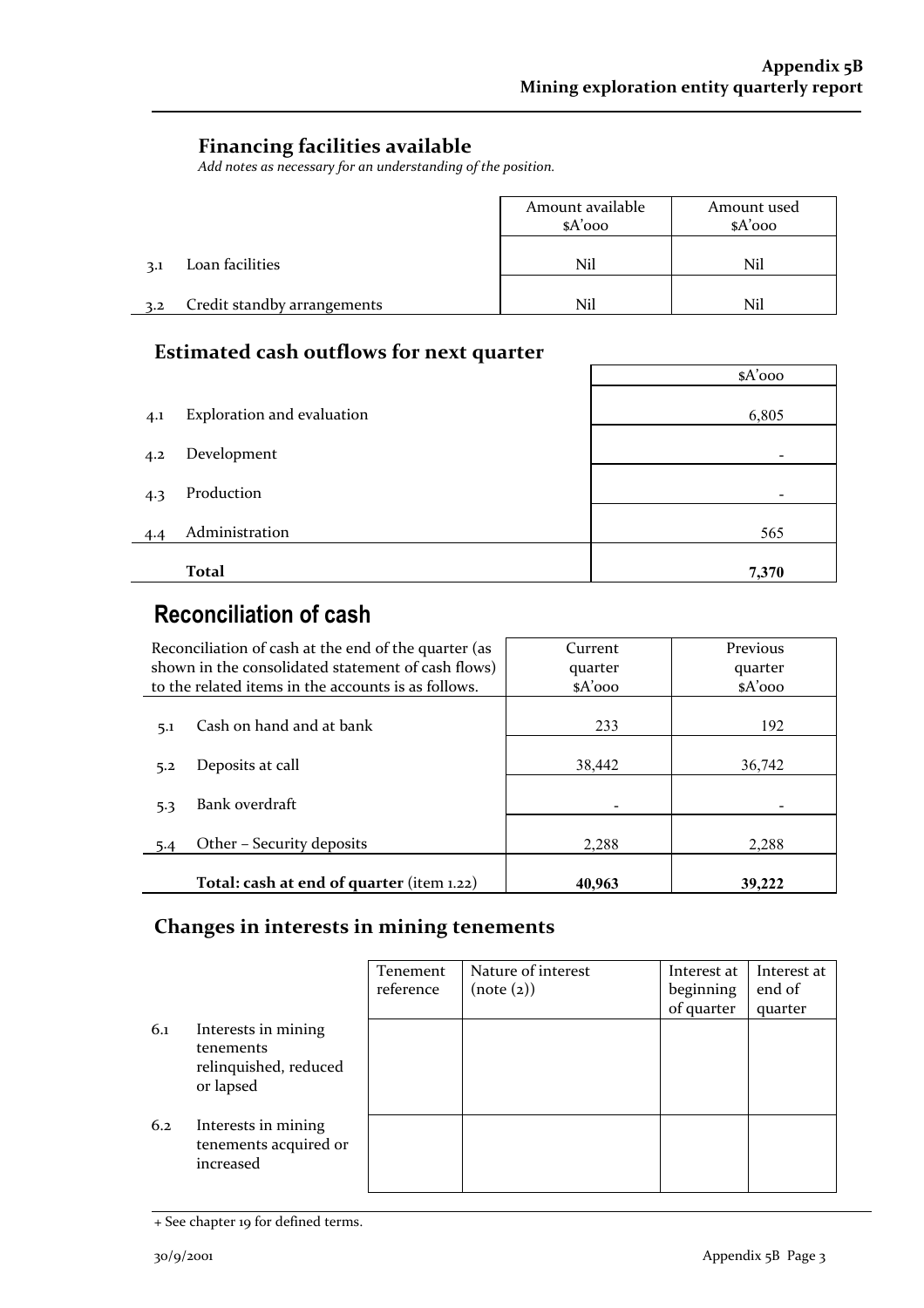#### **Issued and quoted securities at end of current quarter**

*Description includes rate of interest and any redemption or conversion rights together with prices and dates.*

|      |                                                | Total number                   | Number quoted            | Issue price<br>per security<br>(see note 3)<br>(cents) | Amount paid up<br>per security (see<br>$note$ 3) (cents) |
|------|------------------------------------------------|--------------------------------|--------------------------|--------------------------------------------------------|----------------------------------------------------------|
| 7.1  | Preference<br><sup>+</sup> securities          |                                |                          |                                                        |                                                          |
|      | (description)                                  |                                |                          |                                                        |                                                          |
| 7.2  | Changes during<br>quarter                      |                                |                          |                                                        |                                                          |
|      | (a) Increases                                  |                                |                          |                                                        |                                                          |
|      | through issues                                 |                                |                          |                                                        |                                                          |
|      | (b) Decreases                                  |                                |                          |                                                        |                                                          |
|      | through returns of                             |                                |                          |                                                        |                                                          |
|      | capital, buy-backs,                            |                                |                          |                                                        |                                                          |
|      | redemptions                                    |                                |                          |                                                        |                                                          |
| 7.3  | +Ordinary<br>securities                        | 1,150,994,096                  | 1,150,994,096            |                                                        |                                                          |
|      |                                                |                                |                          |                                                        |                                                          |
| 7.4  | Changes during                                 | $(a)$ 2,250,000                |                          |                                                        |                                                          |
|      | quarter                                        | <b>Exercise of Unlisted</b>    |                          |                                                        |                                                          |
|      | (a) Increases                                  | Options                        |                          |                                                        |                                                          |
|      | through issues                                 |                                |                          |                                                        |                                                          |
|      | (b) Decreases                                  |                                |                          |                                                        |                                                          |
|      | through returns of                             |                                |                          |                                                        |                                                          |
|      | capital, buy-backs<br><sup>+</sup> Convertible |                                |                          |                                                        |                                                          |
| 7.5  | debt securities                                |                                |                          |                                                        |                                                          |
|      | (description)                                  |                                |                          |                                                        |                                                          |
| 7.6  | Changes during                                 |                                |                          |                                                        |                                                          |
|      | quarter                                        |                                |                          |                                                        |                                                          |
|      | (a) Increases                                  |                                |                          |                                                        |                                                          |
|      | through issues                                 |                                |                          |                                                        |                                                          |
|      | (b) Decreases                                  |                                |                          |                                                        |                                                          |
|      | through securities                             |                                |                          |                                                        |                                                          |
|      | matured,                                       |                                |                          |                                                        |                                                          |
|      | converted                                      |                                |                          |                                                        |                                                          |
| 7.7  | <b>Options</b><br>(description and             | Number of Options<br>2,250,000 | ASX Code<br><b>PCLAI</b> | Exercise price<br>\$0.1275                             | Expiry date<br>28 November 2014                          |
|      | conversion factor)                             | 2,750,000                      | <b>PCLAK</b>             | \$0.1230                                               | 29 November 2016                                         |
| 7.8  | Issued during                                  | 2,750,000                      | <b>PCLAK</b>             | \$0.1230                                               | 29 November 2016                                         |
|      | quarter                                        |                                |                          |                                                        |                                                          |
| 7.9  | <b>Exercised during</b>                        | 2,250,000                      | <b>PCLAZ</b>             | \$0.059                                                | 28 November 2012                                         |
|      | quarter                                        |                                |                          |                                                        |                                                          |
| 7.10 | <b>Expired during</b>                          |                                |                          |                                                        |                                                          |
|      | quarter                                        |                                |                          |                                                        |                                                          |
| 7.11 | <b>Debentures</b>                              |                                |                          |                                                        |                                                          |
|      | (totals only)                                  |                                |                          |                                                        |                                                          |
| 7.12 | <b>Unsecured notes</b>                         |                                |                          |                                                        |                                                          |
|      | (totals only)                                  |                                |                          |                                                        |                                                          |

<sup>+</sup> See chapter 19 for defined terms.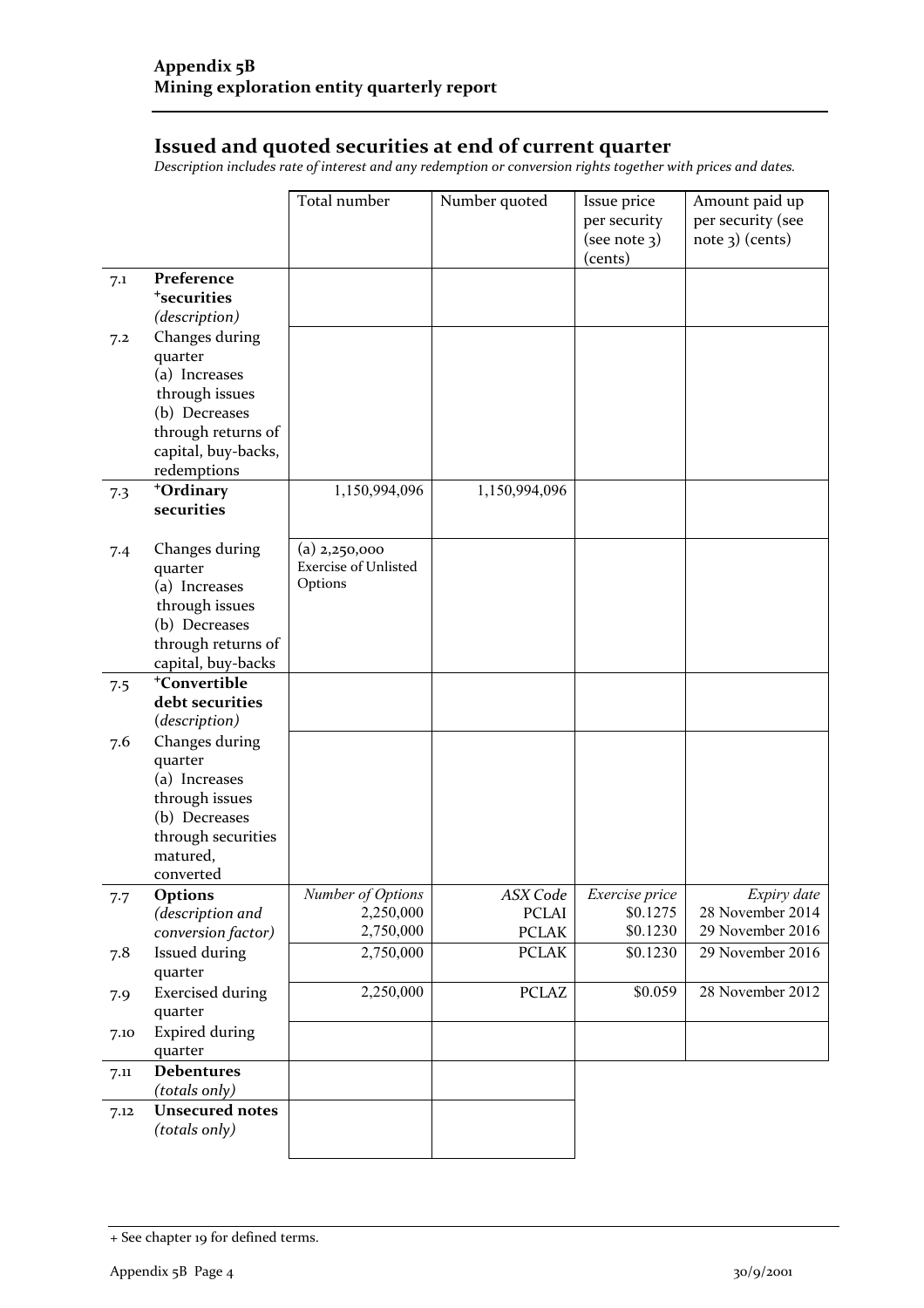## **Compliance statement**

- 1 This statement has been prepared under accounting policies which comply with accounting standards as defined in the Corporations Act or other standards acceptable to ASX (see note 4).
- 2 This statement does give a true and fair view of the matters disclosed.

 $\overline{\phantom{a}}$  $\leq$   $\wedge$   $\mathcal{M}_{\text{max}}$   $\leq$   $\qquad$  31 January 2013 Sign here: ............................................................Date: ............................ (Director)

Ernest Anthony Myers

Print name: .........................................................

## **Notes**

- 1 The quarterly report provides a basis for informing the market how the entity's activities have been financed for the past quarter and the effect on its cash position. An entity wanting to disclose additional information is encouraged to do so, in a note or notes attached to this report.
- 2 The "Nature of interest" (items 6.1 and 6.2) includes options in respect of interests in mining tenements acquired, exercised or lapsed during the reporting period. If the entity is involved in a joint venture agreement and there are conditions precedent which will change its percentage interest in a mining tenement, it should disclose the change of percentage interest and conditions precedent in the list required for items  $6.1$  and  $6.2$ .
- 3 **Issued and quoted securities** The issue price and amount paid up is not required in items 7.1 and 7.3 for fully paid securities*.*
- 4 The definitions in, and provisions of, *AASB 1022: Accounting for Extractive Industries* and *AASB 1026: Statement of Cash Flows* apply to this report.
- 5 **Accounting Standards** ASX will accept, for example, the use of International Accounting Standards for foreign entities. If the standards used do not address a topic, the Australian standard on that topic (if any) must be complied with.

== == == == ==

<sup>+</sup> See chapter 19 for defined terms.